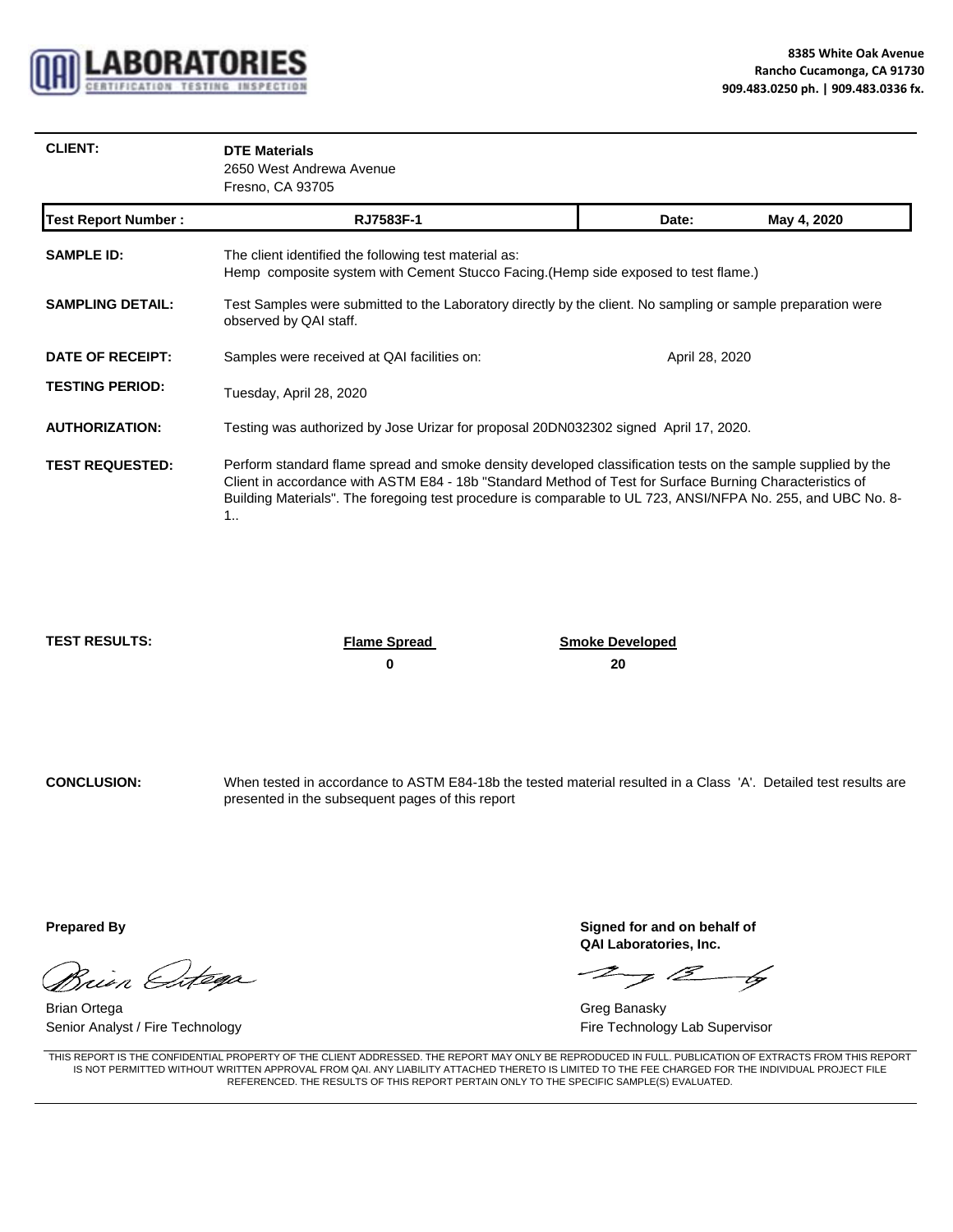

**SCOPE:** This fire-test-response standard is used for the comparative surface burning behavior of building materials is applicable to exposed surfaces such as walls, ceilings and others. The test is conducted with the specimen in the ceiling position with the surface to be evaluated exposed face down to the ignition source. The material, product, or assembly shall be capable of being mounted in the test position during the test. Thus, the specimen shall either be self-supporting by its own structural quality, held in place by added supports along the test surface, or secured from the back side. The purpose of this test method is to determine the relative burning behavior of the material by observing the flame spread along the specimen. Flame spread and smoke developed index are reported. However, there is not necessarily a relationship between these two measurements.

**USE:** The use of supporting materials on the underside of the test specimen has the ability to lower the flame spread index from those which might be obtained if the specimen could be tested without such support. These test results do not necessarily relate to indices obtained by testing materials without such support.

Testing of materials that melt, drip, or delaminate to such a degree that the continuity of the flame front is destroyed, results in low flame spread indices that do not relate directly to indices obtained by testing materials that remain in place. indices that do not relate directly to indices obtained by testing materials that remain in

*This standard is used to measure and describe the response of materials, products, or assemblies to heat and flame under controlled conditions, but does not by itself incorporate all factors required for fire-hazard or fire-risk assessment of the materials, products, or assemblies under actual fire conditions.*

**PROCEDURE:** A brief overview of the method is as follows: The test specimen, a material between 20 and 24 inches in width by 24 feet +/- 12 inches in length is loaded onto the water cooled ledge of the fire test chamber when tested to ASTM E84 or CAN/ULC-S102. If tested to CAN/ULC-S102.2 the specimen is tested on the chamber floor. The inside dimensions are 17 3/4 inches +/- 1/4" wide by 12 inches +/- 1/2" deep by 25 feet long. The fire test chamber is a rectangular horizontal duct with a removable lid. The sides and base of the chamber are lined with an insulated firebrick with pressure tight observation windows down one side for a technician to observe flame progression during the duration of the 10-minute test period. The chamber lid is lowered into test position with non combustible concrete board placed between the specimen and chamber lid. A draft of 240 feet per minute which is maintained inside the test chamber throughout the test period by the means of an electronic fan afterburner and an electronically controlled damper door system located downstream of the test chamber in the exhaust ducting. The test is started when the test flame is ignited at the front of the test chamber. An electronic photocell system located in the exhaust system downstream from the test chamber is used to plot the smoke developed for use in calculating the smoke developed index while a technician plots the flame spread distance used in determining the flame spread index. The test is run for the 10 minute duration in accordance to the method.

(See Diagrams in the Appendix of this report.)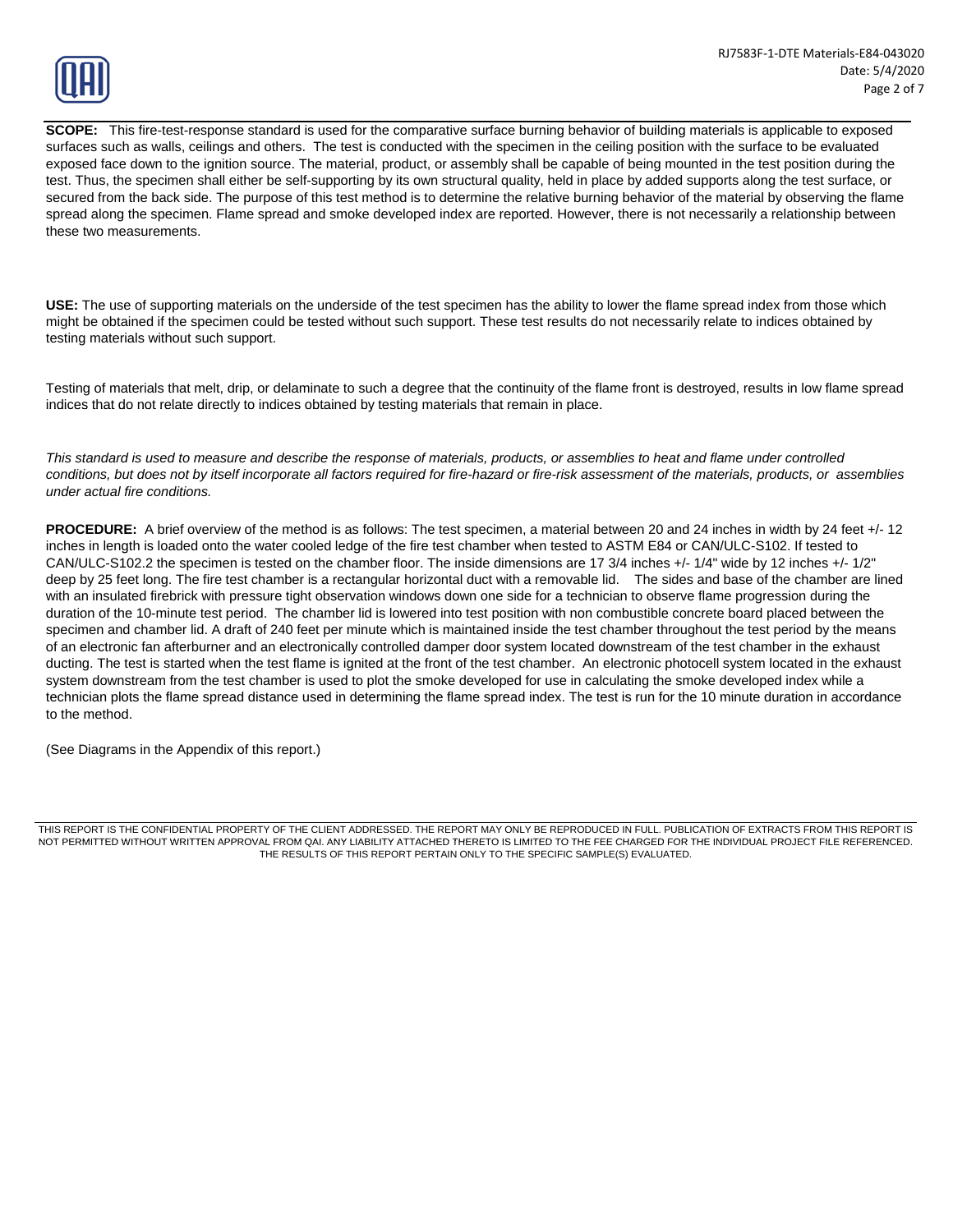

#### **PREPARATION AND CONDITIONING**:

The Hemp composite system with Stucco material was delivered to QAI in 24 Inch wide X 4 Foot long X 2 inch thick Pieces. 6 of these Pieces were used for the test. (See Photos in Appendix of this report). The specimen was placed in the conditioning room (maintained at 73  $\pm$  5° F and a relative humidity of  $52 \pm 5\%$ ) for a minimum of 72 hours prior to testing.

#### **MOUNTING METHOD**: **MOUNTING**

The test ready sample consiting of 6 pieces measuring 2 feet wide X 4 feet long and an overall test thickness of 2 inches were supported with metal rods spaced at 24 inch intervals and 2 inch hexagonal mesh to fulfill the chamber requirements for testing. Prior to testing the samples were covered with 1/4 inch cement board as required in the test method.

#### **ASTM E84 TEST RESULTS:**

| <b>CLIENT NAME:</b>     | <b>DTE Materials</b>                                                                |         | <b>TEST DATE:</b>           | 4/28/2020 |
|-------------------------|-------------------------------------------------------------------------------------|---------|-----------------------------|-----------|
| <b>SAMPLE ID:</b>       | Hemp composite system with Cement Stucco Facing. (Hemp side exposed to test flame.) |         |                             |           |
| <b>SAMPLE IGNITION:</b> |                                                                                     | 01:20   | Minutes / Seconds           |           |
| <b>MAX FLAME FRONT:</b> |                                                                                     | 0.0     | Feet                        |           |
| TIME TO MAXIMUM SPREAD: |                                                                                     | 06:26   | Minutes / Seconds           |           |
| <b>TEST DURATION:</b>   |                                                                                     | 10:00   | Minutes / Seconds           |           |
| <b>SUMMARY:</b>         | <b>FLAME SPREAD:</b><br>SMOKE DEVELOPED:                                            | 0<br>20 | 0 Unrounded<br>18 Unrounded |           |

#### **OBSERVATIONS:**

Sample ignition occurred at 1:20 into the test. Surface charring was observed at 02:00. Test was terminated at 10:00.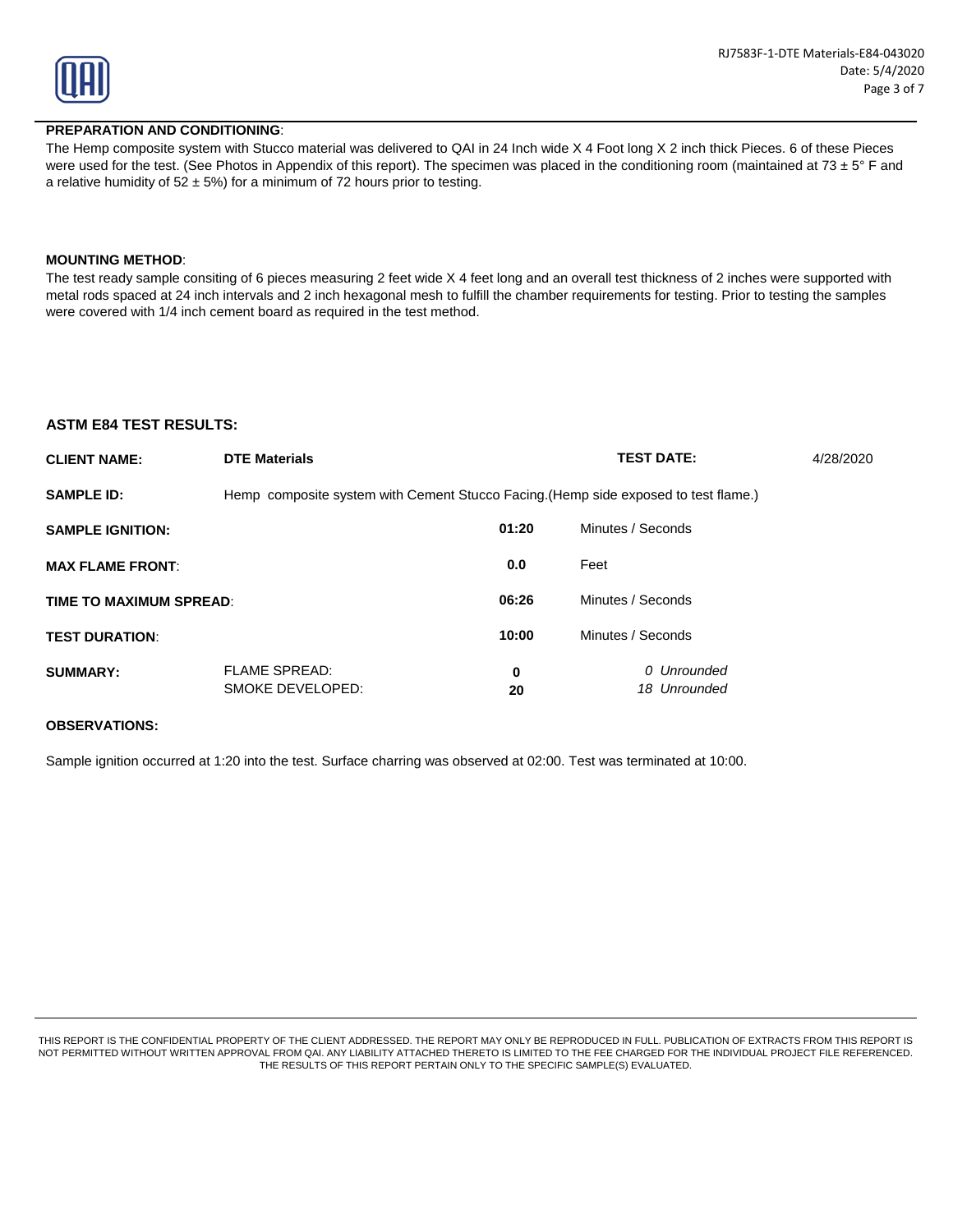

## **SUMMARY OF ASTM E84 / UL 723 RESULTS:**

Because of the possible variations in reproducibility, the results are adjusted to the nearest figure divisible by 5. Smoke Density values over 200 are rounded to the nearest figure divisible by 50.

In order to obtain the Flame Spread Classification, the above results should be compared to the following table:

| NFPA CLASS <sup>1</sup> | <b>IBC CLASS<sup>2</sup></b> | <b>FLAME SPREAD</b> | <b>SMOKE DEVELOPED</b>    |
|-------------------------|------------------------------|---------------------|---------------------------|
| Α                       |                              | 0 through 25        | Less than or equal to 450 |
| B                       |                              | 26 through 75       | Less than or equal to 450 |
|                         |                              | 76 through 200      | Less than or equal to 450 |

## **BUILDING CODES CITED:**

1. National Fire Protection Association, ANSI/NFPA No. 101, "Life Safety Code"

2. International Building Code, Chapter 8, Interior Finishes, Section 803.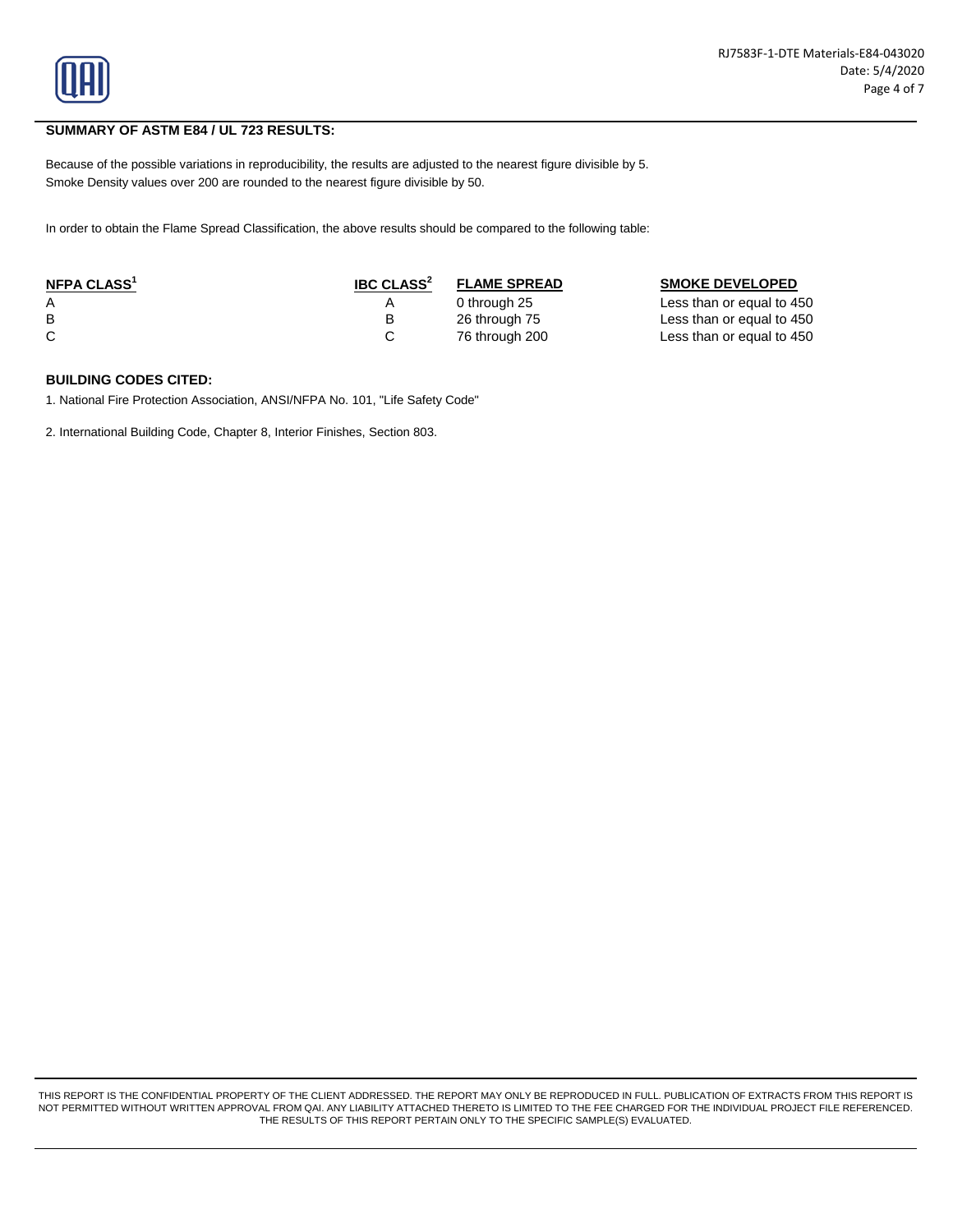

## **RESULTS CONTINUED:**

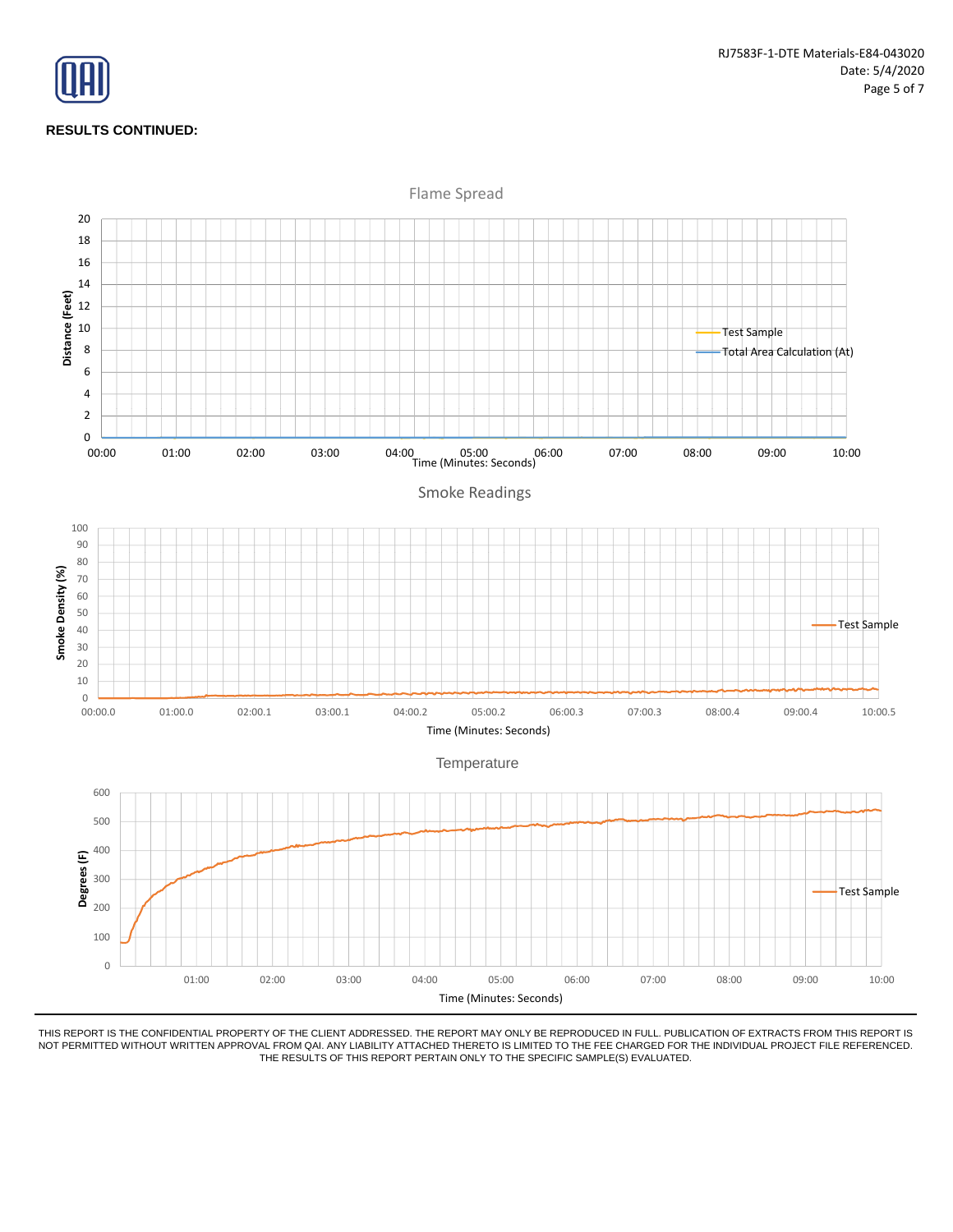





**Diagram 2.** Test Chamber looking down chamber showing critical dimensions.